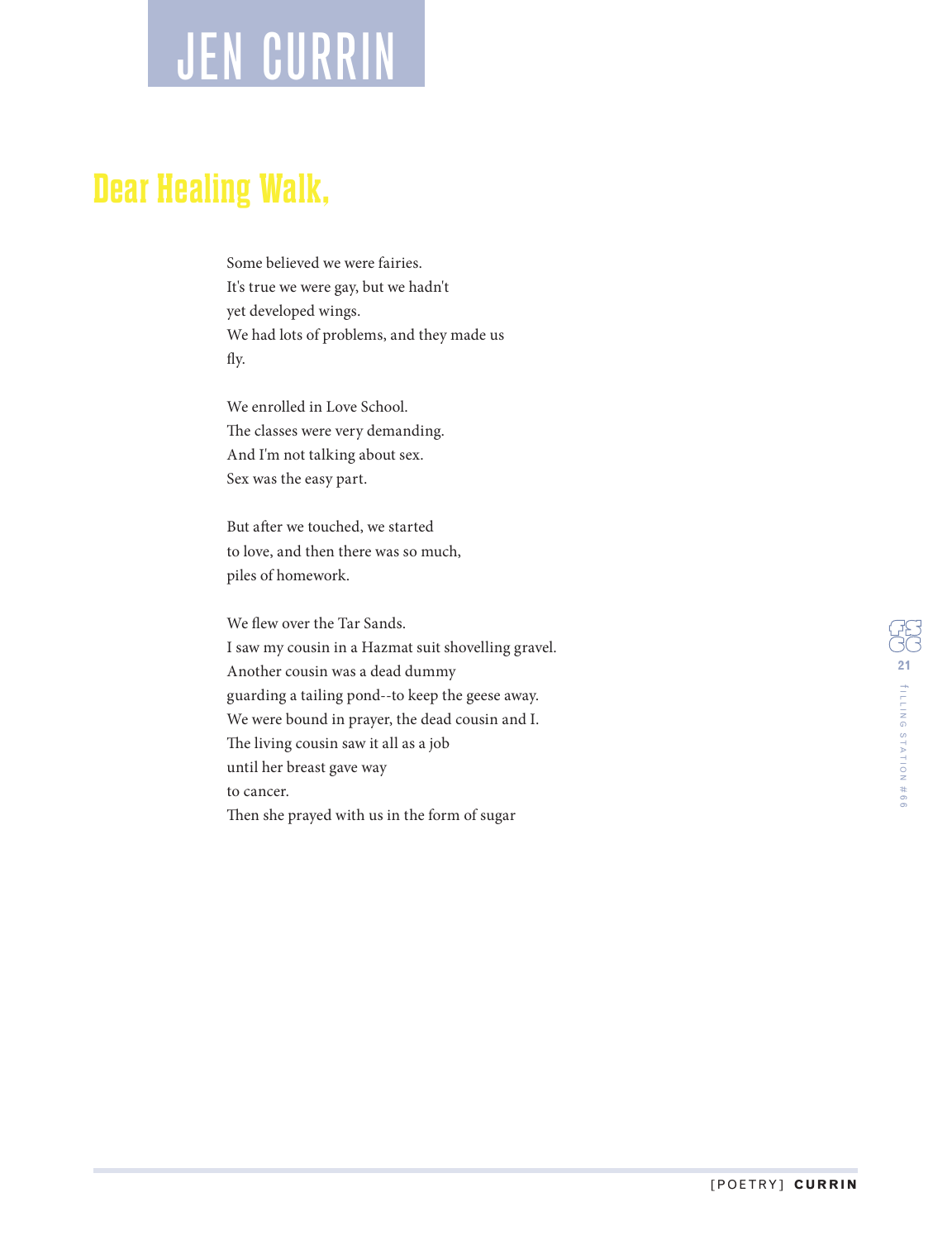poured into a pipeline. My new dead cousin called my cell with opinions and onion breath. In the aferlife there is only yesterday. A scowl where a breast once was.

We biked back to the toxic beach and took off our clothes.

If you really want to know we too were already considered dead but still had a little patience and six good hours of sleep. Six hours in a tent- waking to cold coffee and ravens, the lake and the drums.